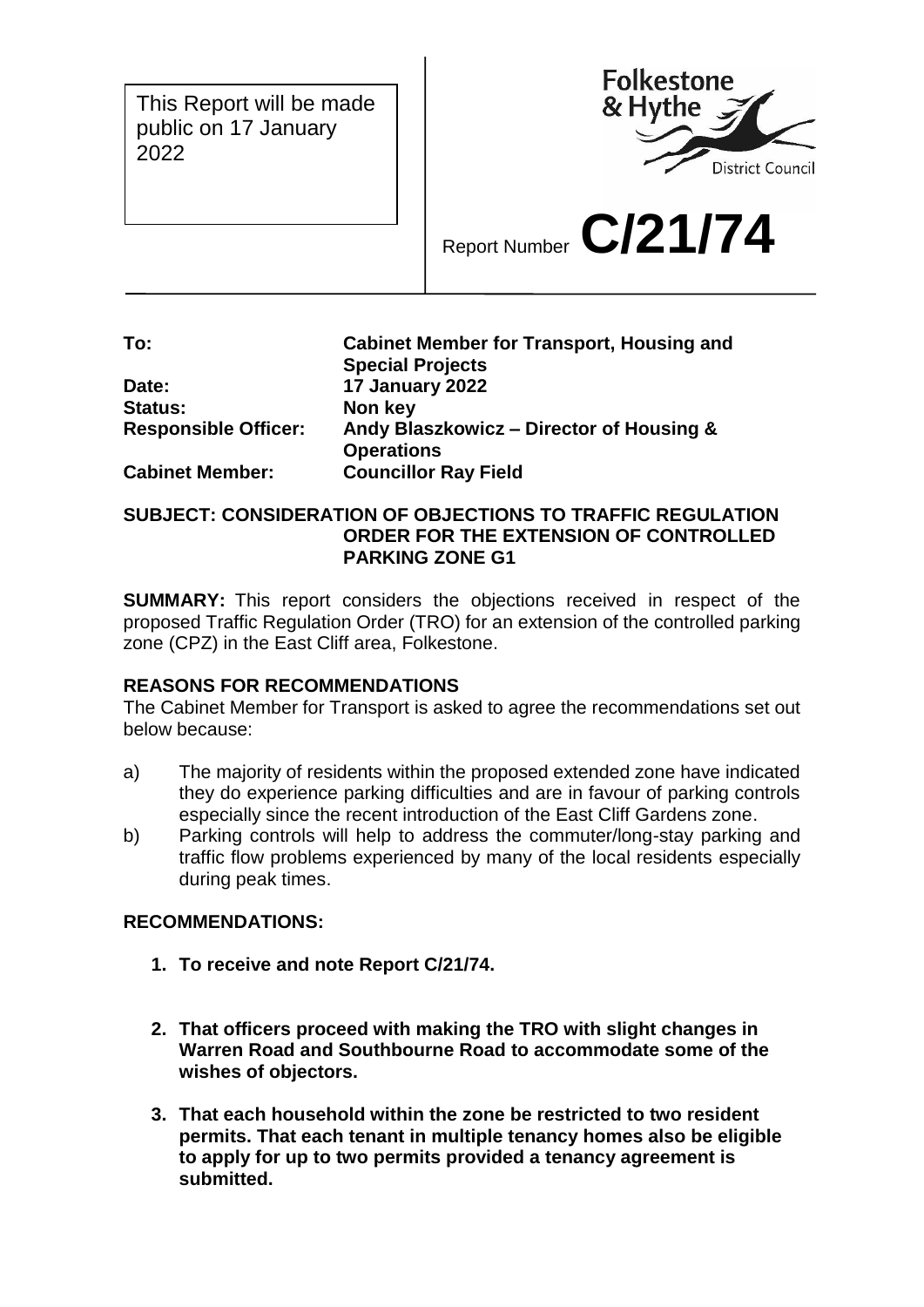- **4. That the number of residents' visitors' permits per household be limited to 100 in any year but this limit be extended in exceptional circumstances.**
- **5. That residents and businesses with more than one car be entitled to buy a shared permit for the number of vehicles registered to them.**
- **6. That the fees for permits replicate current arrangements for existing schemes in the district as follows:**

| <b>Residents' Permit</b>               | £30 per year              |
|----------------------------------------|---------------------------|
| <b>Additional resident permit</b>      | £30 per year              |
| <b>Shared Resident permit</b>          | £30 per year              |
| <b>Resident Visitor permit</b>         | £5.20 per day (book of 5) |
| <b>Business permit</b>                 | £60 per year              |
| Replacement lost or stolen permit      | £5.20                     |
| Special permit (Health & care workers) | <b>Free</b>               |

- **7. That all permit charges be subject to an annual review.**
- **8. That the eligibility criteria be:**
	- **Resident permit The applicant's usual place of residence should be in the CPZ The vehicle is either a passenger vehicle or a goods vehicle of a height less than 3.2 metres (10ft 6ins) and length less than 6.5 metres (21ft 4ins) a gross weight not exceeding 5 tonnes. That officers discretion be applied in exceptional cases.**
		- **Resident visitor permits Applicant's usual place of residence should be in the CPZ**
		- **Business permit The business operates from an address within the CPZ The vehicle is essential for the efficient operation of the business**
- **9. That the extended zone be reviewed 12 months after implementation.**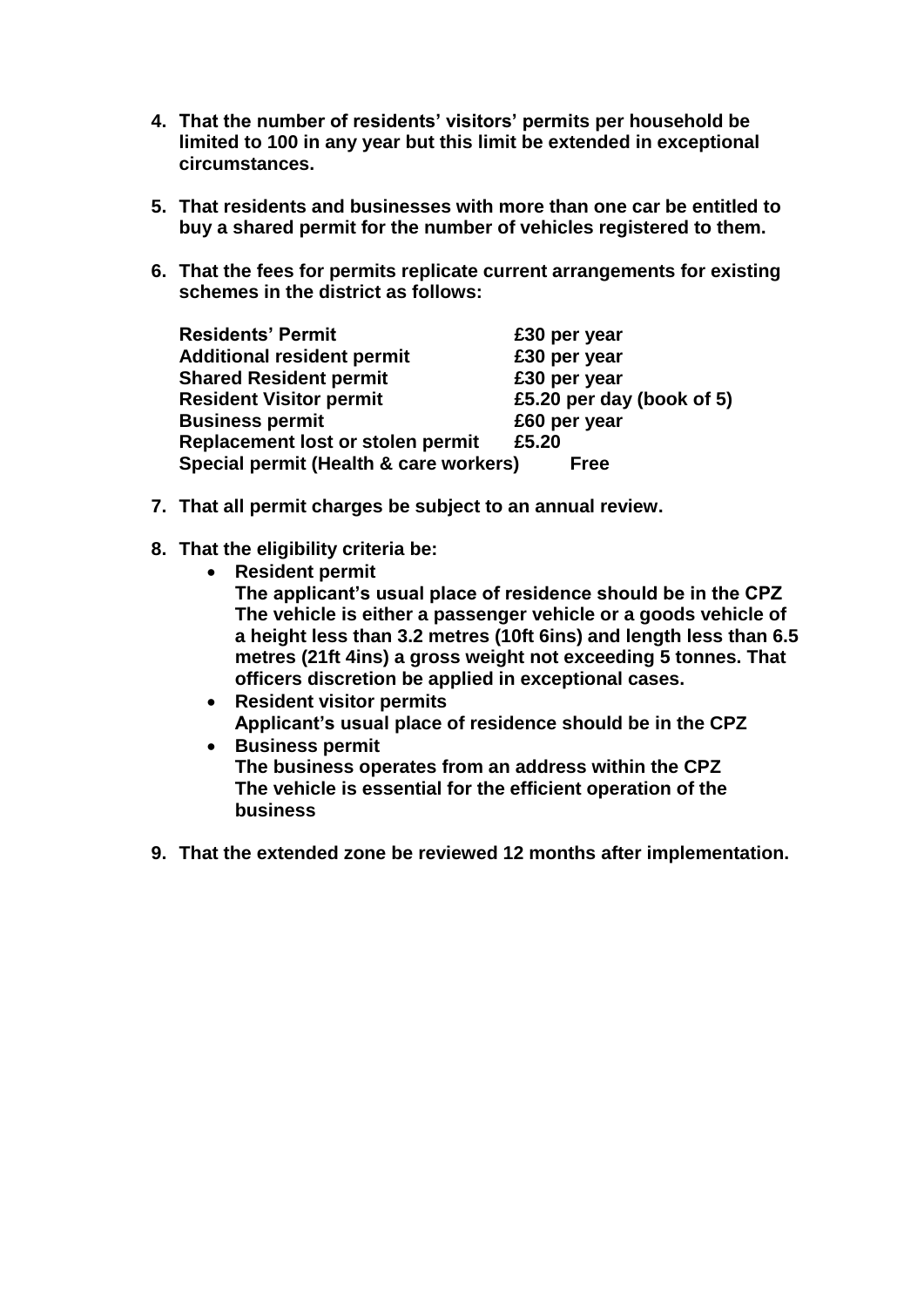## **1. BACKGROUND**

- 1.1 This formal consultation follows on from the previous informal one to gauge support for a parking scheme in the area. The majority of respondents had indicated support for parking controls in the area. This is detailed in the previous report on the analysis of the informal consultation C/21/47.
- 1.2 The roads in the proposed zone extension have increased issues with available parking since the introduction of permit parking to the south and school pick up times around Warren Road.
- 1.3 The current unrestricted roads allow parking for as long as is required. This free parking makes enforcement difficult and availability of space for residents is at a premium.
- 1.4 In most areas the demand for parking is high, 'permit holders only' and permit holders only or 1 hour free with no return in 2 hours' parking is usually recommended.

# **2. CONSULTATION**

- 2.1 The formal consultation on the Traffic regulation Order included proposals for a new Zone G1 extension area with mainly 'permit holders with 1 hour no return parking' except East Cliff Passage, Southbourne Road, East Cliff Gardens (From Radnor Bridge Road to The Durlocks, and Wear Bay Road (From Radnor Bridge Road to Wear Bay Crescent) where permit holders only is proposed.
- 2.2 The proposal also included changing the following roads in G1 from permit holders only to permit holders with 1 hour no return parking: Radnor Bridge Road (From viaduct to Wear Bay Road) The Durlocks, and East Cliff Gardens (western arm)
- 2.3 The proposal was advertised in accordance with The Local Authorities' Traffic Orders (Procedure) (England and Wales) Regulations 1996. The 'Proposal Notice' was sent to all stakeholders and advertised in the Kent Messenger papers on week ending 3<sup>rd</sup> December 2021. Copies of this notice were erected on lamp columns in the immediate vicinity, in the public notice display boards outside the Civic Centre.
- 2.4 The consultation ended on Friday  $7<sup>th</sup>$  January 2022.

# **3. CONSULTATION FEEDBACK & COMMENTS**

- 3.1 Kent Police responded stating they had no specific observations but would expect the restrictions to comply with the regulations, and that the council ensures resources are in place to enforce them.
- 3.2 The council received a petition via Cllr Lawes from residents of Warren Road stating that the residents do not want shared use for the whole of Warren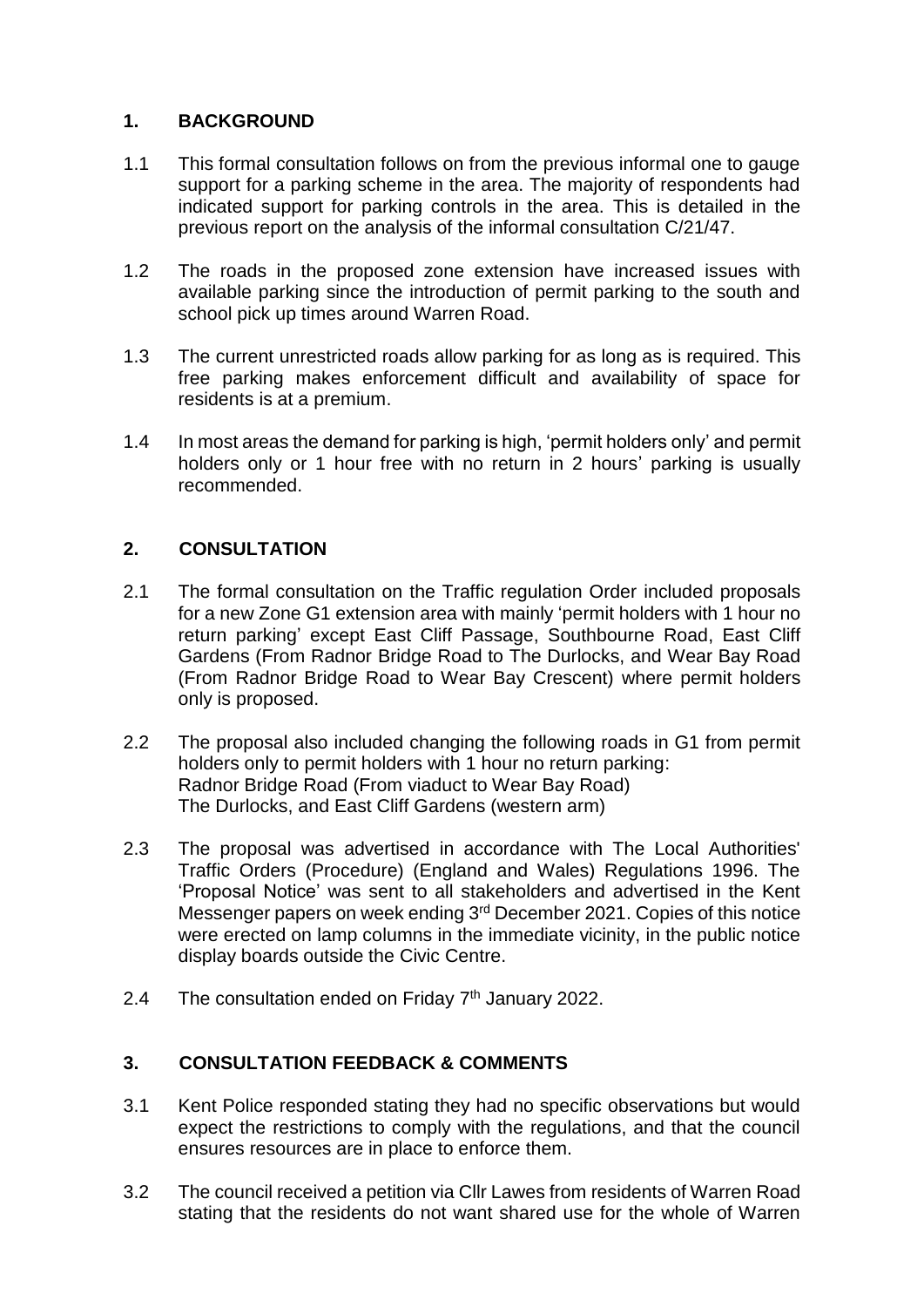Road, but instead want sections that are permit holders only and sections for shared use. A drawing of this was provided. The drawing also included shared use sections in Wear Bay Crescent and Penfold Road.

#### Officers comments

In view of this petition, officers recommend a minor amendment is made on the TRO. It is recommended that the section between the newsagents and Wear Bay Crescent remains shared use, but 'permit holders only' parking be installed in the remaining sections of Warren Road. This revision is shown on the revised plan in appendix 1.

3.3 The council also received an objection from a resident in Southbourne Road about the lack free limited waiting for non-permit holders in this road.

#### Officers Comments

Officers recommend that a section of Southbourne Road be converted to shared use, with free 1 hour limited waiting in view of the comments received.

- 3.4 7objections were also received centered around the following:
- Despite the displacement caused by the introduction of G1 and those vehicles without a permit parking in unrestricted neighbouring roads it is felt that there will still be problems in finding parking spaces.

#### Officers comments

The introduction of additional roads in the G1 zone will help alleviate any existing displacement. Vehicles without permits would need to park much farther away to find unrestricted roads if no permits were purchased.

The number of visitor vouchers is limiting.

### Officers comments

Recently the allocation has increased from 50 to 100 per annum. If there are mitigating circumstances then an individual resident may apply for additional vouchers.

This is a money making scheme by the council. The roads are paid for by road tax, council tax and VAT. The proposal should be made to help make improve traffic movement, parking and safety.

### Officers comments

The upkeep of roads is down to the Highway Authority (KCC). The cost of the permits covers enforcement and maintenance of the lines and signs associated with the parking restrictions. The introduction of corner protection yellow lines and marked bays where possible help ensure the safety of all highway users and the flow of traffic, especially on street corners and junctions.

• Warren Road wasn't consulted and should not be shared use. It means those that do not purchase a permit can park from 7pm through to 9am.

Officers comments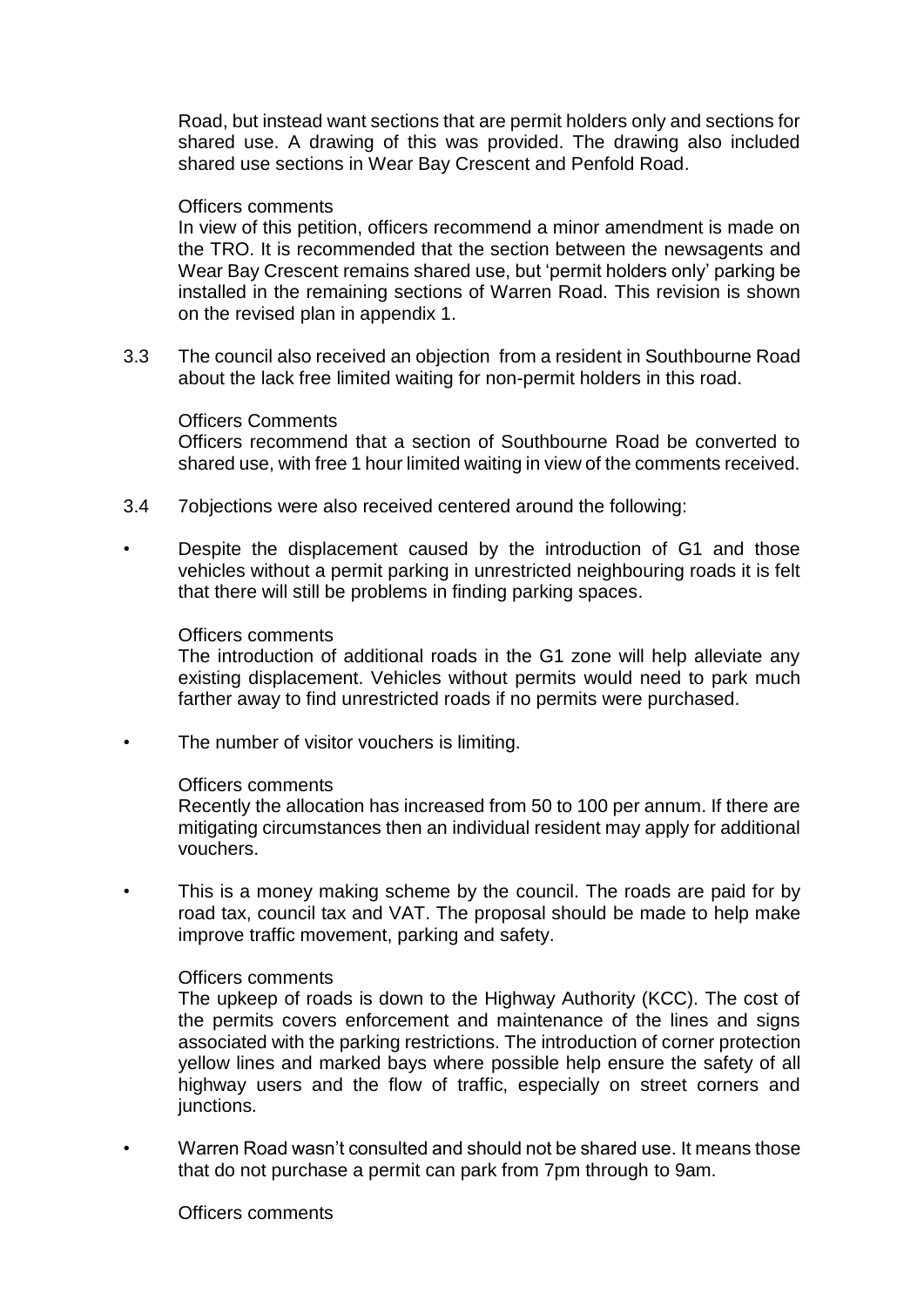All addresses in Warren Road were included in the informal consultation prior to the formal consultation advertised in the prescribed manner above in 2.3. The shared use proposal allows short term parking for visitors to the news agents and also helps at school drop off/pick up. The hours of operation are in line with other zones and cover the core daytime hours when residents experience parking problems.

• Warren Rd and Wear Bay Crescent: this will force vehicles for the school and beach access to park in The Foreland.

### Officers Comments

There are still unrestricted roads in the area plus the Pavilion Car Park that vehicles may use. Officers will continue to monitor parking in adjacent roads.

• The parking zone is being created to prove that the bowls club and surrounds should be converted into a car park and to increase revenue in the little used Pavilion Car Park.

### Officers Comments

There are plans to improve the area to the east of Wear Bay Road with new play parks, and sports facilities however the request for the parking zone has come from residents.

• The 8am – 8pm timeframe is too restrictive, there should be two hours free parking.

### Officers Comments

The 8am – 8pm timeframe is the same as many other zones across the district. The 1 hour free parking allows flexibility for residents and visitors alike. 2 hours free parking is usually reserved in areas adjacent features such as recreational facilities or larger shopping areas.

3.4 5 emails were received stating they agree with the introduction of parking controls although the timings could be amended to 10am – 4pm and the number of visitor vouchers increased.

### Officers Comments

This could have an impact on space availability and not solve any of the issues residents are experiencing. If there are mitigating circumstances then an individual resident may apply for additional vouchers.

## **4 RECOMMENDATION**

4.1 Officers believe that new controls will protect spaces for local residents and also contribute to the free flow of traffic in this area, which is usually congested. It is therefore recommended that the TRO is made with minor changes to two roads as shown below: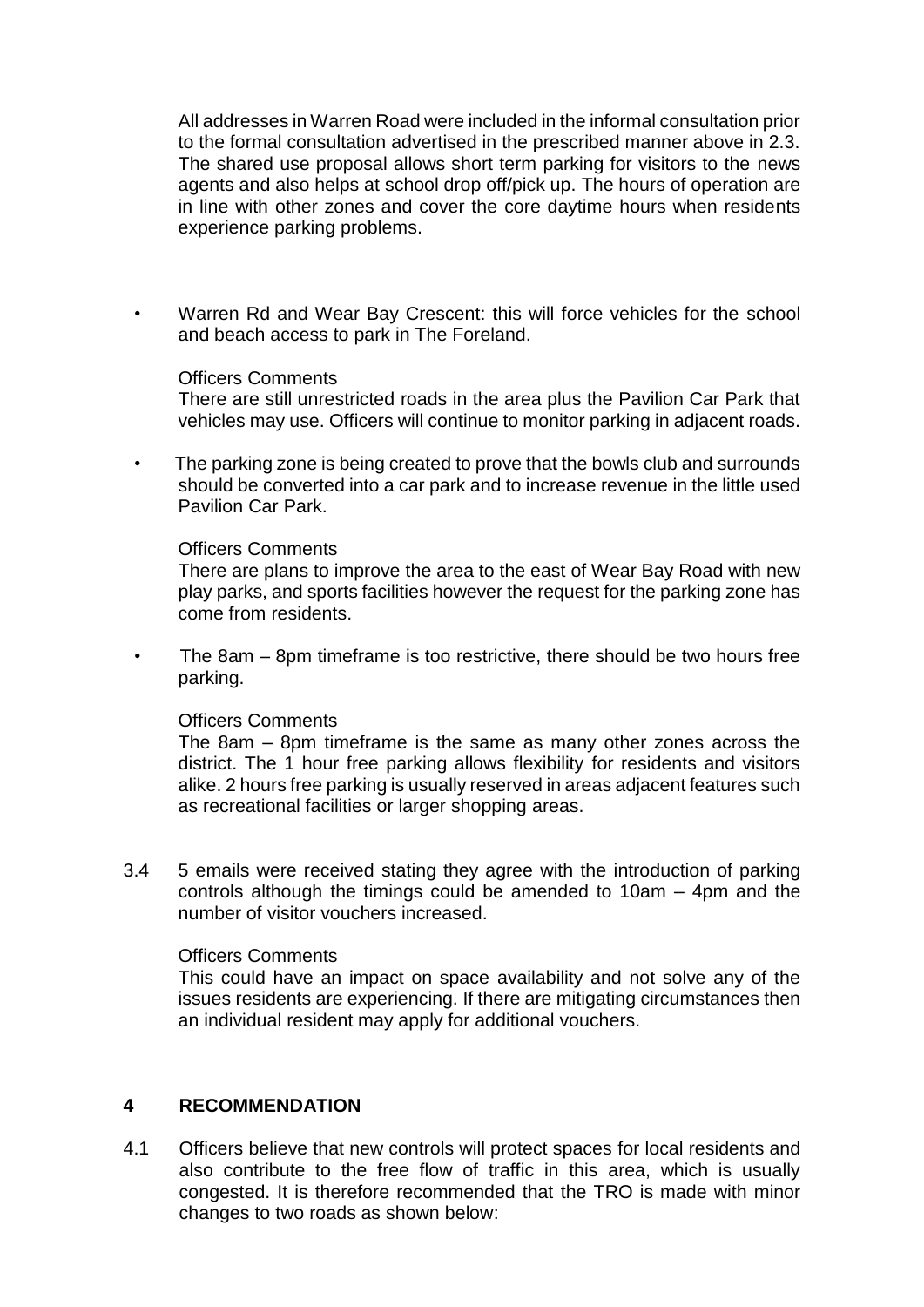- i) Warren Road: Shared use will only be between 33 Warren Road (the convenience store) and the junction with Wear Bay Crescent, all other proposed areas changing to permit holders only.
- ii) Southbourne Road: Change the eastern side to shared use, 1 hour free.
- 4.2 It is also recommended that the extended zone be reviewed 12 months after implementation. These recommendations represent the most appropriate action to balance competing requirements, meet the needs of local residents and facilitate the safe operation of the highway.

## **5. FINANCIAL IMPLICATIONS**

- 5.1 The costs of introducing the new on-street parking controls will be around £5000. This can met from existing budgets. The costs include expenditure for new road markings and signing.
- 5.2 Enforcement of the extended zone would not need the Civil Enforcement Officers to deviate from their current patrol routes and could be absorbed within existing resources. The proportion of time spent at each road would be adjusted accordingly. Additional administrative work will be absorbed within existing resources.
- 5.3 Income generation from the scheme is anticipated to be very low as there are no pay & display facilities with this scheme. It is therefore prudent not to allow for additional income in the budget at this stage.

## **6. LEGAL/FINANCIAL AND OTHER CONTROLS/POLICY MATTERS**

## 6.1 **Legal Officer's Comments- NM**

The Council is required under The Local Authorities Traffic Orders (Procedure) (England and Wales) Regulations 1996 to carry out a statutory consultation in relation to Road Traffic Orders. If objections are received at the statutory consultation stage then in accordance with the regulations a report is presented to the Cabinet Member asking for determination of the objections. If the Cabinet Member determines to reject the objections, a traffic order will be made and implementation of parking restrictions can then commence. The Council is following the due procedure.

## 6.2 **Finance Officer's Comments - RH**

As mentioned in the report the cost of the installation of the scheme can be met by existing budgets, and due to the number of permits expected the income will be quite low and therefore will not significantly affect the current budget position.

## 6.3 **Diversities and Equalities Implications- PT**